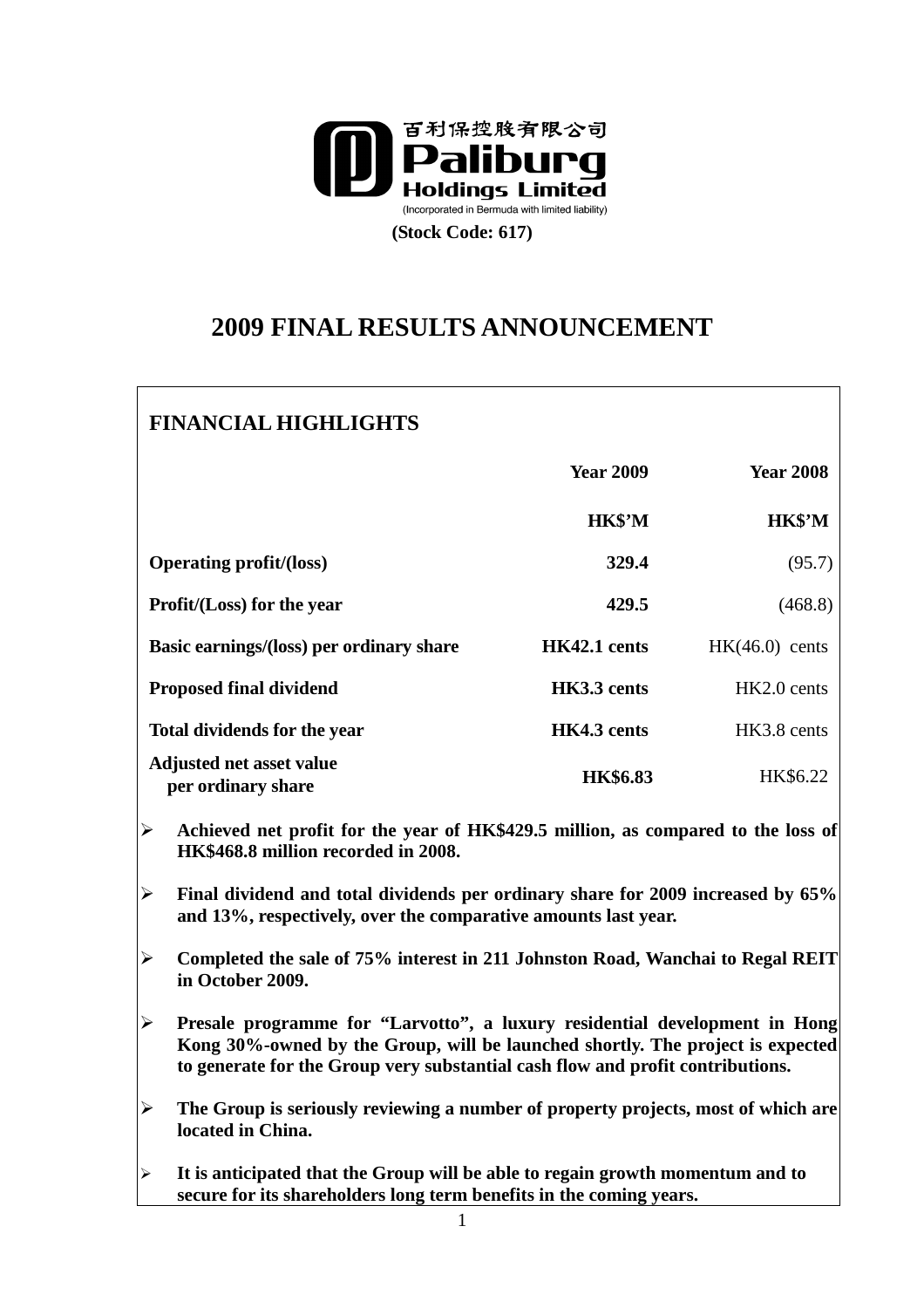

Press Release 22nd March, 2010 For Immediate Release

## **Paliburg Announces 2009 Final Results**

Paliburg Holdings Limited (stock code: 617) announced today its final results for the year ended 31st December, 2009.

## **FINANCIAL RESULTS**

For the year ended 31st December, 2009, the Group achieved a consolidated profit attributable to shareholders of HK\$429.5 million, as compared to the consolidated loss of HK\$468.8 million recorded in 2008. The profit attained for the year under review is mainly attributable to the fair value gains on certain financial assets and investment properties held by the Group and the contribution from Regal Hotels International Holdings Limited, its listed associate.

For the purpose of reference and ease of comparison, supplementary information on the net assets of the Group, compiled on an adjusted basis to reflect more fairly the underlying net assets attributable to the interests held by Regal in Regal Real Estate Investment Trust, is provided in the final results announcement released today. **The adjusted net asset value per ordinary share is HK\$6.83.** 

## **DIVIDENDS**

The Directors have resolved to recommend the payment of a final dividend of HK3.3 cents per ordinary share for the year ended 31st December, 2009 (2008 – HK2.0 cents).

Together with the interim dividend of HK1.0 cent (2008 – HK1.8 cents, as adjusted) per ordinary share paid in October 2009, total dividends per ordinary share for the year ended 31st December, 2009 will amount to HK4.3 cents (2008 – HK3.8 cents, as adjusted).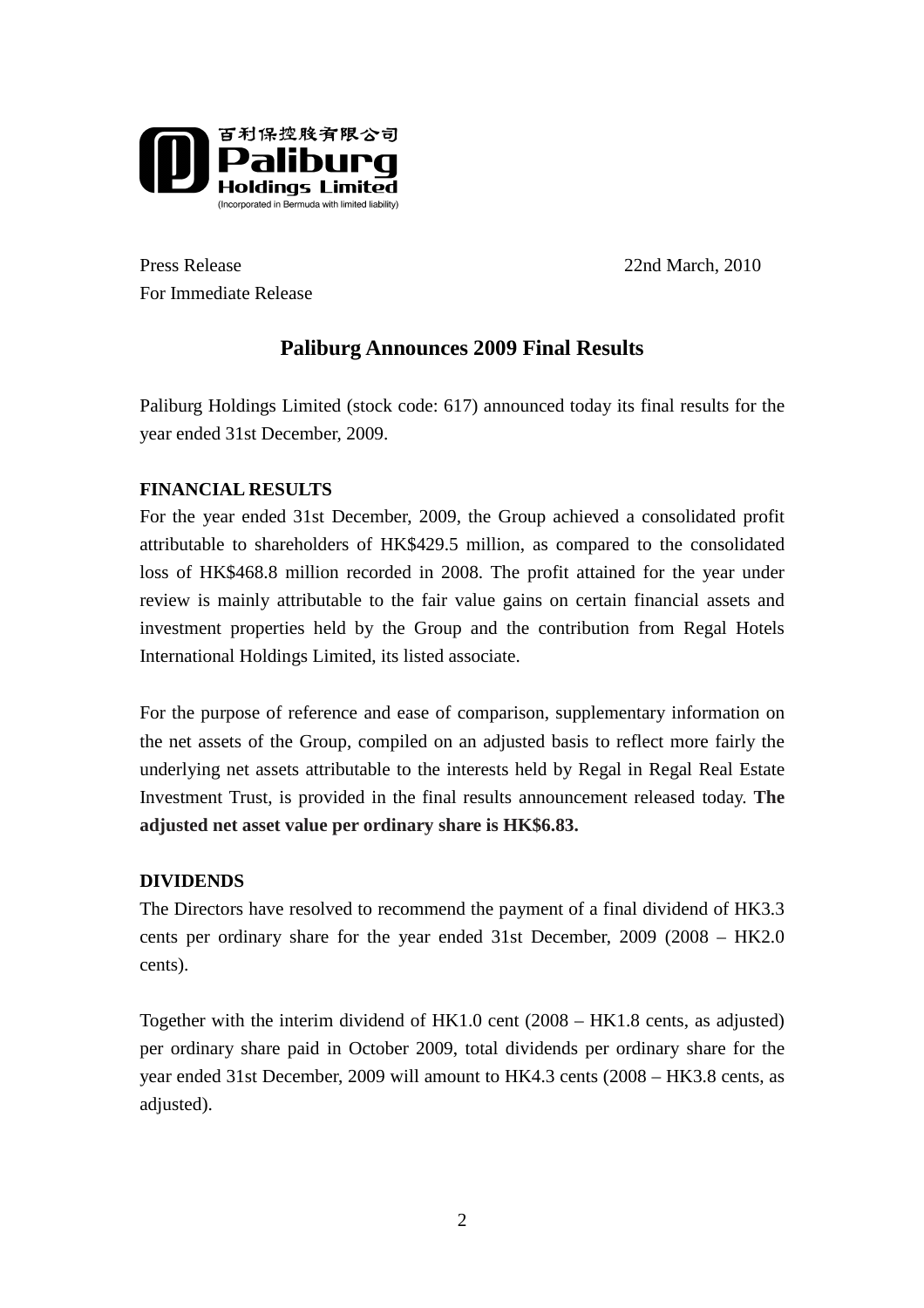## **BUSINESS OVERVIEW PROPERTIES**

The Group has a 30% joint venture interest in the luxury residential development project in Ap Lei Chau. The project has a total gross floor area of about 913,000 square feet, comprising 9 residential towers with 715 luxury residential apartments and certain commercial areas on the ground floor, which will be complemented with club house and car parking facilities. The development has been named as "Larvotto" and the presale programme is planned to be launched shortly. Construction works for the project are expected to be completed by the end of 2010.

In October 2009, the Group completed the sale to Regal REIT, the listed associate of Regal, of 75% equity interests in the major portions of the commercial building at No.211 Johnston Road in Wanchai, at a sale consideration based on an agreed property value of HK\$468 million. The Group has also granted to Regal REIT an option exercisable by Regal REIT to acquire from the Group the remaining 25% equity interests based on the terms as stipulated in the relevant agreements. As part of the transaction, the property has been leased to the Group for the property leasing and hotel operation business for a term to 31st December, 2010. Part of the building has since been converted into a hotel with 50 hotel rooms, which is managed by the Regal group and operating as the "Regal iClub Hotel", and the building renamed as "Regal iClub Building". Since the commencement of business operations in December 2009, the Regal iClub Hotel has been well received. In view of the hotel's encouraging performance, an application was made for the conversion of the remaining 10 office floors into 49 additional guestrooms and suites and the requisite approval has recently been obtained. The Group will be in discussions with Regal REIT on the plans for the implementation of the new conversion programme.

#### **CONSTRUCTION AND BUILDING RELATED BUSINESSES**

To complement its property development activities, the Group operates a comprehensive range of construction and other building related businesses, encompassing development consultancy comprising architectural, engineering and interior design services, project management, building services, estate management as well as technology-based building management and security system and services. These business services are being provided to affiliated group as well as third party clients. These business operations have performed satisfactorily and profitably during the year under review.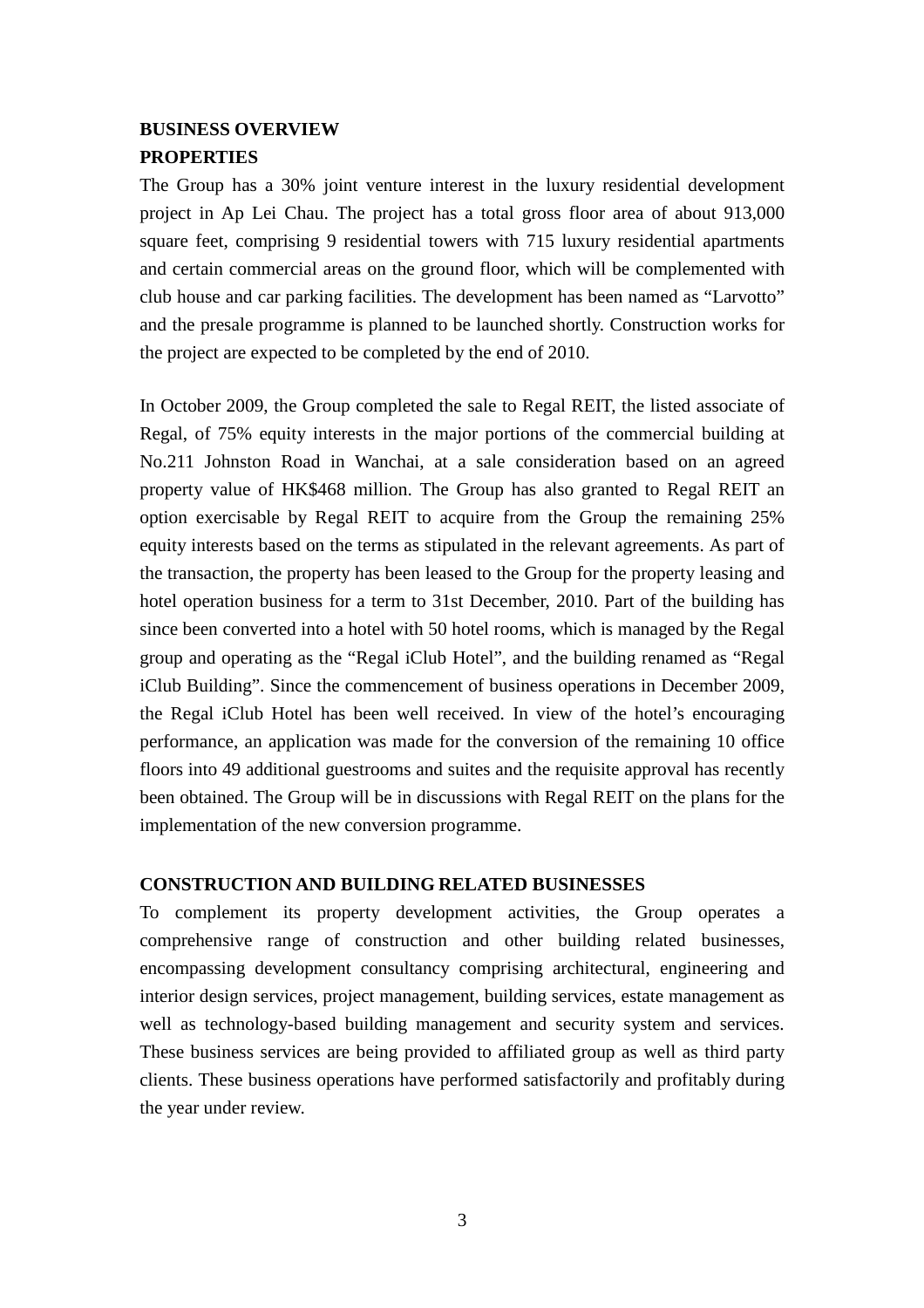#### **OTHER INVESTMENTS**

During the year, the Group participated as one of the cornerstone investors in the initial public offering of China Pacific Insurance (Group) Co., Ltd. The Group also owns within its investment portfolio substantial interests in the convertible bonds issued by certain subsidiaries of Cosmopolitan International Holdings Limited and, in addition, approximately 16.9% of the issued ordinary shares of Cosmopolitan. For the year ended 31st December, 2009, the Group recorded significant fair value gains on its portfolio of financial assets, a large part of which was attributable to the interests held in the shares and convertible bonds of the Cosmopolitan group.

#### **REGAL GROUP AND REGAL REIT**

For the year ended 31st December, 2009, Regal achieved a consolidated profit attributable to shareholders of HK\$431.1 million, as compared to the consolidated loss of HK\$808.8 million recorded in 2008.

For the year ended 31st December, 2009, Regal REIT attained a consolidated profit before distributions to unitholders of HK\$626.8 million, as compared to a consolidated net loss of HK\$2,150.2 million before distributions to unitholders recorded in 2008.

For 2009 final results and further information on Regal and Regal REIT, please refer to their respective press releases and full set of final results announcements.

### **OUTLOOK**

Based on present market projections, the Larvotto luxury residential development project will generate for the Group very substantial cash flow and profit contributions. "With a view to re-expanding its property portfolio, the Group is seriously reviewing a number of property projects, most of which are located in China. The Directors anticipate that the Group will be able to regain growth momentum and to secure for its shareholders long term benefits in the coming years." said Mr. Y. S. Lo, Chairman and Chief Executive Officer of the Group.

**# # #** 

For further information, please refer to the full set of Paliburg's final results announcement released today.